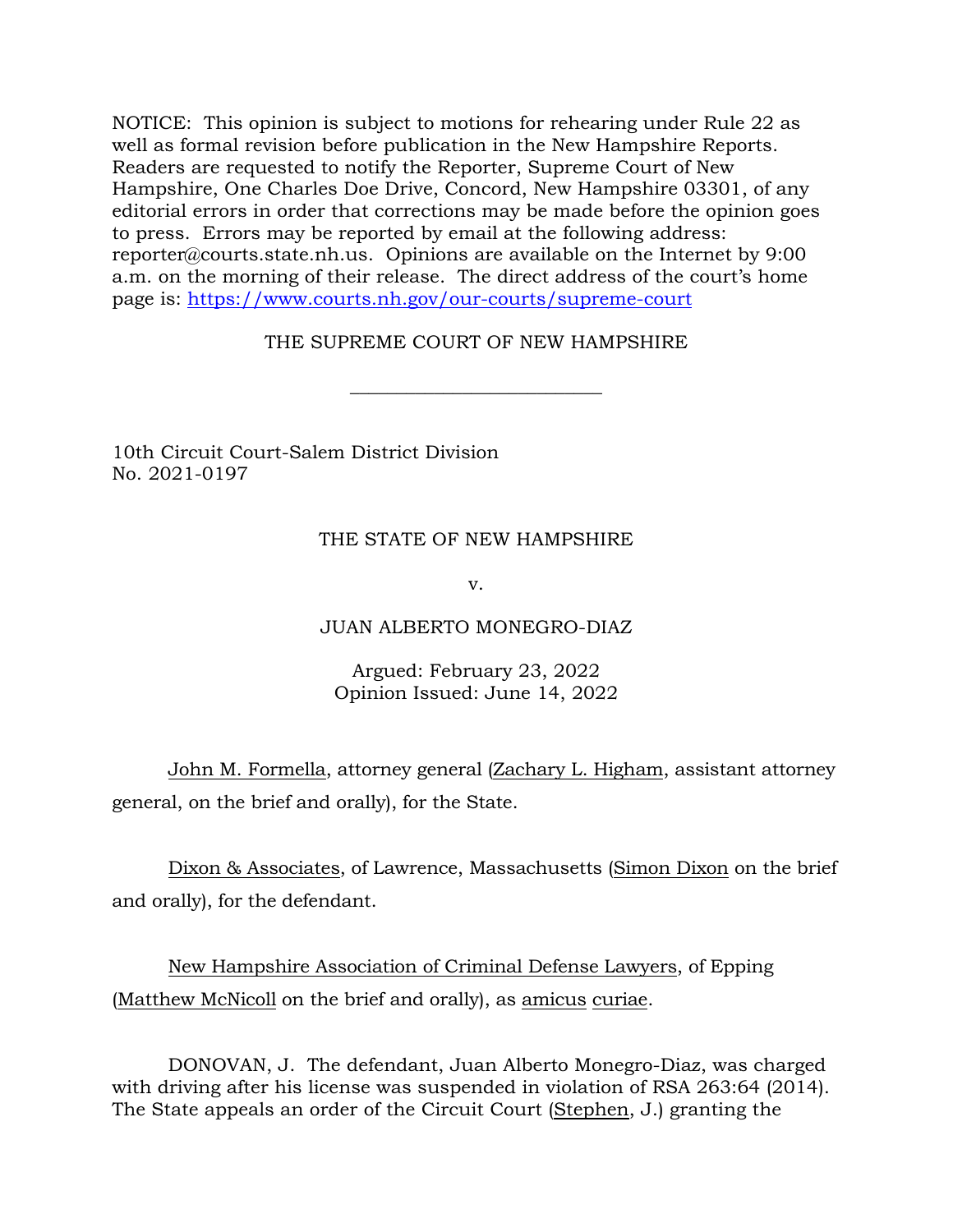defendant's motion to suppress evidence obtained as a result of a warrantless seizure of him and his motor vehicle. The State argues that the circuit court erred by ruling that the seizure violated Part I, Article 19 of the State Constitution and the Fourth and Fourteenth Amendments to the Federal Constitution. We conclude that the circuit court properly ruled that the officer who stopped the defendant's motor vehicle lacked reasonable suspicion that the defendant was driving with a suspended license. Accordingly, we affirm and remand.

The following facts are undisputed or are otherwise drawn from the suppression record. At approximately 5:00 p.m. on August 18, 2020, the defendant was driving a motor vehicle that belonged to another individual when a police officer began following him. Based upon his training and experience, the officer believed that the type of vehicle that the defendant was driving indicated that the defendant may have been transporting drugs. The officer did not observe any traffic violations or other motor vehicle infractions. While following the vehicle at approximately thirty to forty miles per hour, the officer searched the license plate number by using his cruiser's mobile data terminal and determined that the vehicle was registered to a middle-aged female. Observing that the male driver did not appear to be the registered owner, the officer continued to search for any prior contacts that the police department may have had with the vehicle. The officer then discovered that, in 2019, an individual subsequently identified as the defendant had been arrested for driving while under the influence (DUI) while operating a vehicle belonging to the same owner. At the time, the officer mistakenly believed that the vehicle involved in the 2019 arrest was the same vehicle that he was following.

Thereafter, the officer reviewed the booking photograph from the 2019 arrest as well as physical descriptions of the defendant's appearance. The officer also learned that the defendant's license was suspended. Based upon his suspicion that the defendant was driving with a suspended license, the officer stopped the vehicle and confirmed that the driver was the defendant. As a result, the defendant was charged with one count of driving after his license was suspended. See id.

The defendant moved to suppress all evidence obtained as a result of the motor vehicle stop — namely, evidence that he was driving after his license was suspended. The defendant argued, among other things, that the motor vehicle stop was contrary to Part I, Article 19 of the State Constitution and the Fourth and Fourteenth Amendments to the Federal Constitution because the officer lacked reasonable suspicion that he was driving with a suspended license. According to the defendant, the evidence presented at the hearing was insufficient to establish that the officer had, in fact, identified the defendant as the driver of the vehicle before initiating the stop.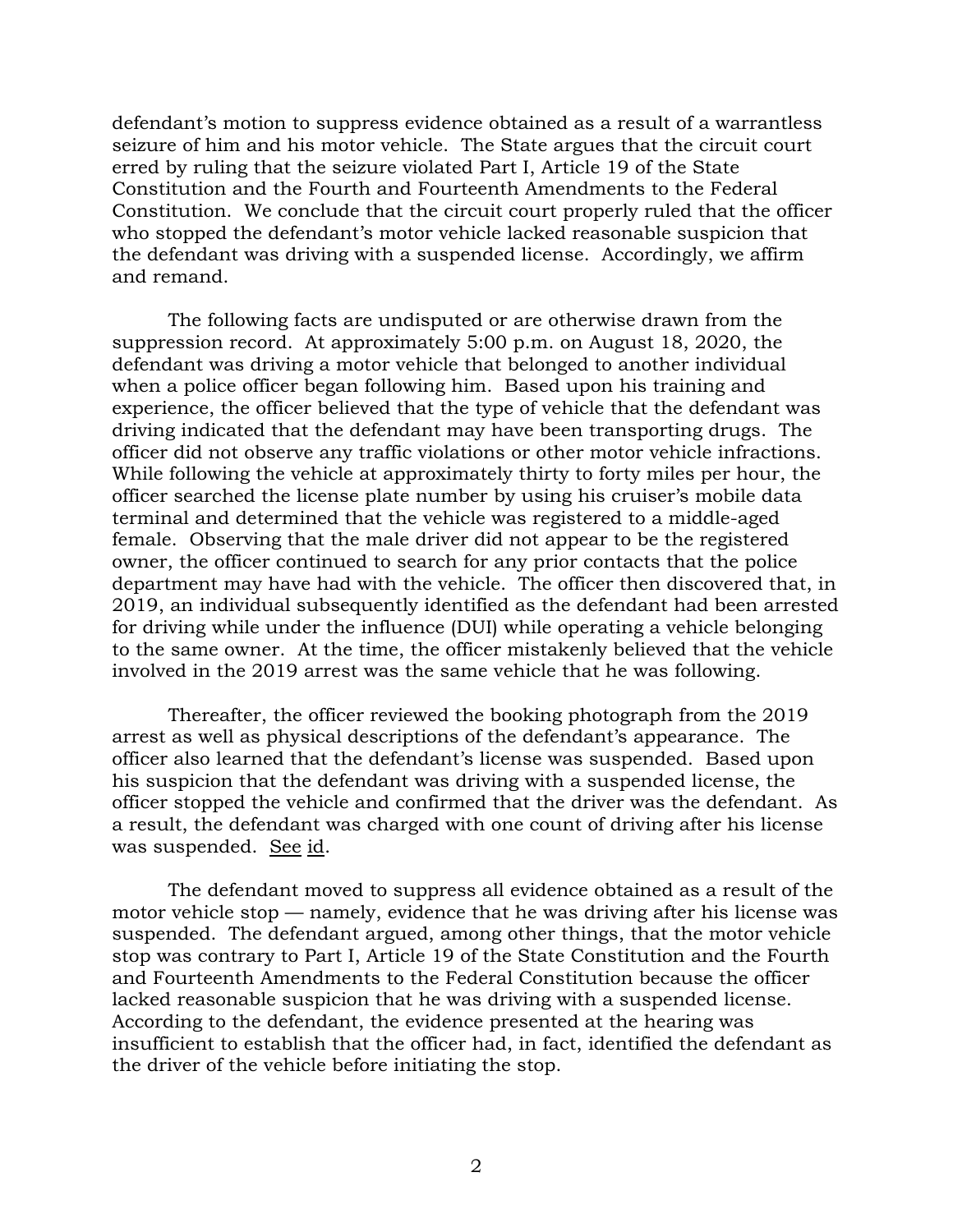The circuit court held a hearing on the defendant's suppression motion. At the hearing, the officer testified that, although he had never seen the defendant before, he identified the defendant as the operator of the motor vehicle he was following by referencing the booking photograph and physical descriptions of the defendant's appearance. After the officer concluded testifying, the circuit court granted the defendant's motion. Ruling from the bench, the court concluded that the officer's investigative steps — including his use of the mobile data terminal to search the license plate and the defendant's license status — were "appropriate" under the circumstances. The court concluded, however, that the officer lacked reasonable suspicion that the defendant was driving after his license was suspended. The court based this conclusion, in part, upon "some of the arguments" that the defendant made regarding "identification." The court further noted that the officer "was sitting in a car" and "looking at a computer picture" when he attempted to identify the driver and that the officer could not remember whether the defendant was wearing a mask at the time of the identification.

The State moved for reconsideration. In response, the court issued a written order denying the motion and reiterating its ruling that "there was not an articulable suspicion for the stop." The court based its ruling upon "the totality of the circumstances," including its findings that "the car that was pulled over was not unregistered or under suspension, there was no observations of motor vehicle violations, [and] there was not enough evidence presented to establish [the] identity of the Defendant behind the wheel." This appeal followed.

We first address whether the motor vehicle stop violated the State Constitution, relying upon federal law merely to aid our analysis. State v. Ball, 124 N.H. 226, 231-33 (1983). When reviewing a circuit court's order on a motion to suppress, we accept the circuit court's factual findings unless they lack support in the record or are clearly erroneous. State v. Sage, 170 N.H. 605, 610 (2018). We review the circuit court's legal conclusions de novo. Id.

Part I, Article 19 of the State Constitution protects citizens from unreasonable searches and seizures. N.H. CONST. pt. I, art. 19. A traffic stop is a seizure for purposes of the State Constitution. Sage, 170 N.H. at 610. A warrantless seizure is per se unreasonable unless it falls within a recognized exception to the warrant requirement. State v. Dalton, 165 N.H. 263, 265 (2013). One such exception is an investigatory stop. Id. To undertake an investigatory stop that is consistent with the State Constitution, the officer must have reasonable suspicion — based upon specific, articulable facts taken together with rational inferences drawn from those facts — that the particular person stopped has been, is, or is about to be engaged in criminal activity. Id.

To determine the sufficiency of an officer's suspicion, we consider the articulable facts in light of all surrounding circumstances, keeping in mind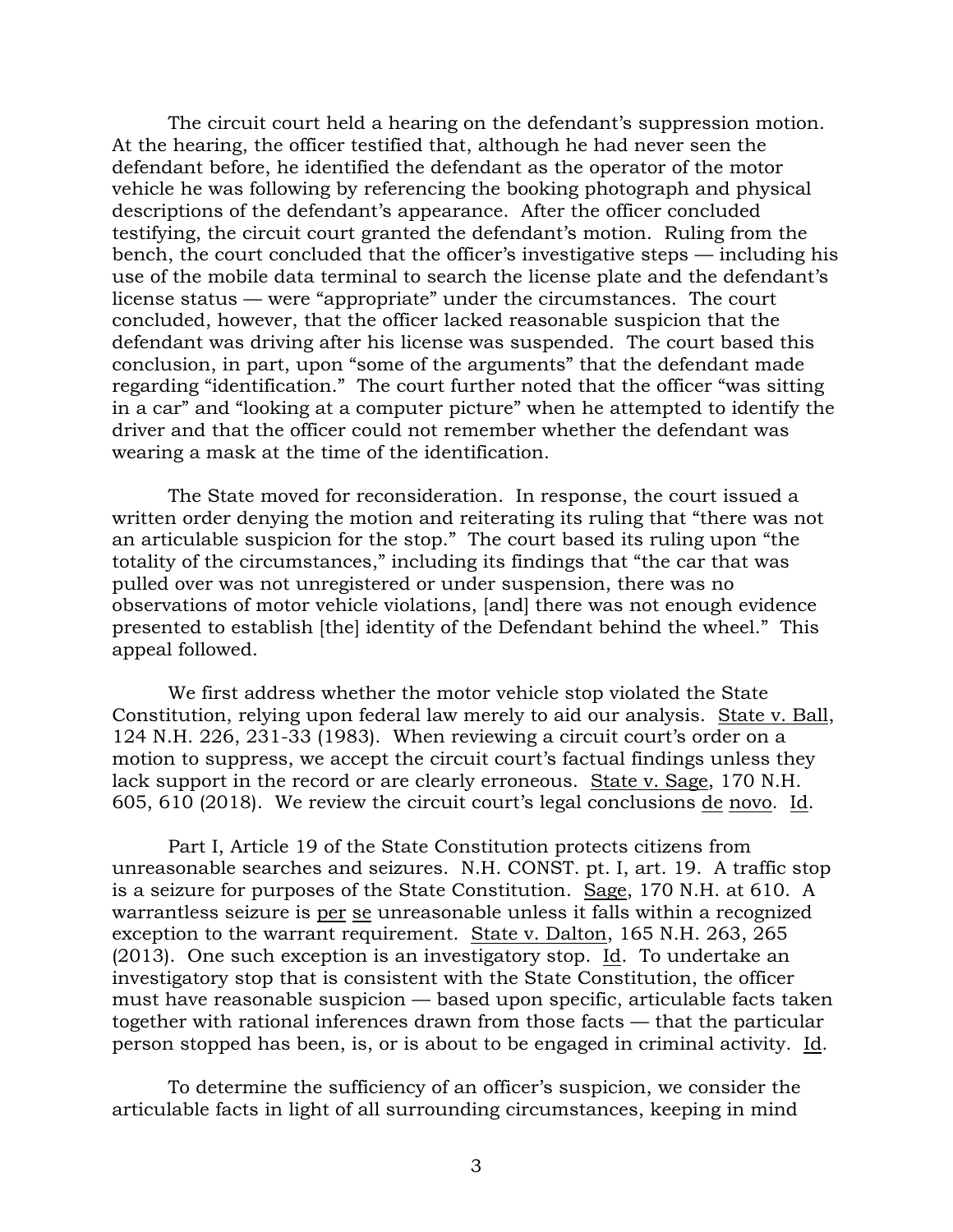that a trained officer may make inferences and draw conclusions from conduct that may seem unremarkable to an untrained observer. State v. Joyce, 159 N.H. 440, 446 (2009). A reasonable suspicion must be more than a mere hunch. Id. The articulated facts must lead somewhere specific, not just to a general sense that this is probably a bad person who may have committed some kind of crime. Id. The officer's suspicion must have a particularized and objective basis to warrant that intrusion into protected privacy rights. Id.

Here, the State argues that the circuit court erred as a matter of law by concluding that the officer lacked reasonable suspicion that the defendant was driving after his license was suspended in violation of RSA 263:64. The State argues that, "[b]ased on proper investigative techniques, the officer determined that the driver of the vehicle was the defendant, and that the defendant had a suspended license." The State argues that this suspicion was reasonable in light of "his personal observations, the booking photos and descriptors, and a known association between the defendant and the owner of the [vehicle]."

To support its argument, the State relies upon State v. Richter, 145 N.H. 640 (2000). In Richter, we recognized "the authority of police to run random computer checks of passing vehicle licenses, without suspicion of criminal conduct," explaining that such checks are not searches within the meaning of Part I, Article 19 of the State Constitution. Richter, 145 N.H. at 640-41 (quotation omitted). We further held that an officer's knowledge that the registered owner of a vehicle has a suspended driver's license may provide reasonable suspicion to initiate a traffic stop. Id. at 641-42. We explained that, when an officer "observe[s] nothing that would indicate that the driver was not the owner," it is "reasonable for the officer to infer that the driver was the owner of the vehicle." Id. We further explained that "[s]uch an inference [gives] rise to a reasonable suspicion that the driver was committing a violation of RSA 263:64." Id. at 642.

Here, in light of our holding in Richter, we agree with the State that the officer's use of his mobile data terminal to search the vehicle's license plate was reasonable. See id. at 640-41. We also agree that the officer's subsequent search of the defendant's license status was reasonable. See id. at 641 (holding that "the officer's subsequent check of associated motor vehicle licenses and records" was reasonable because "the state is the very body that issues, controls, and regulates such licenses and records" (quotation omitted)). Based upon these searches, the officer correctly determined that the defendant's license was suspended after he was arrested for DUI and that, at the time of the prior arrest, the defendant was driving a vehicle that belonged to the owner of the vehicle that the officer was following.

Nonetheless, as the State acknowledges, "an additional investigative step was necessary to identify" the defendant as the driver of the vehicle. See Dalton, 165 N.H. at 265 (explaining that "the officer must have a reasonable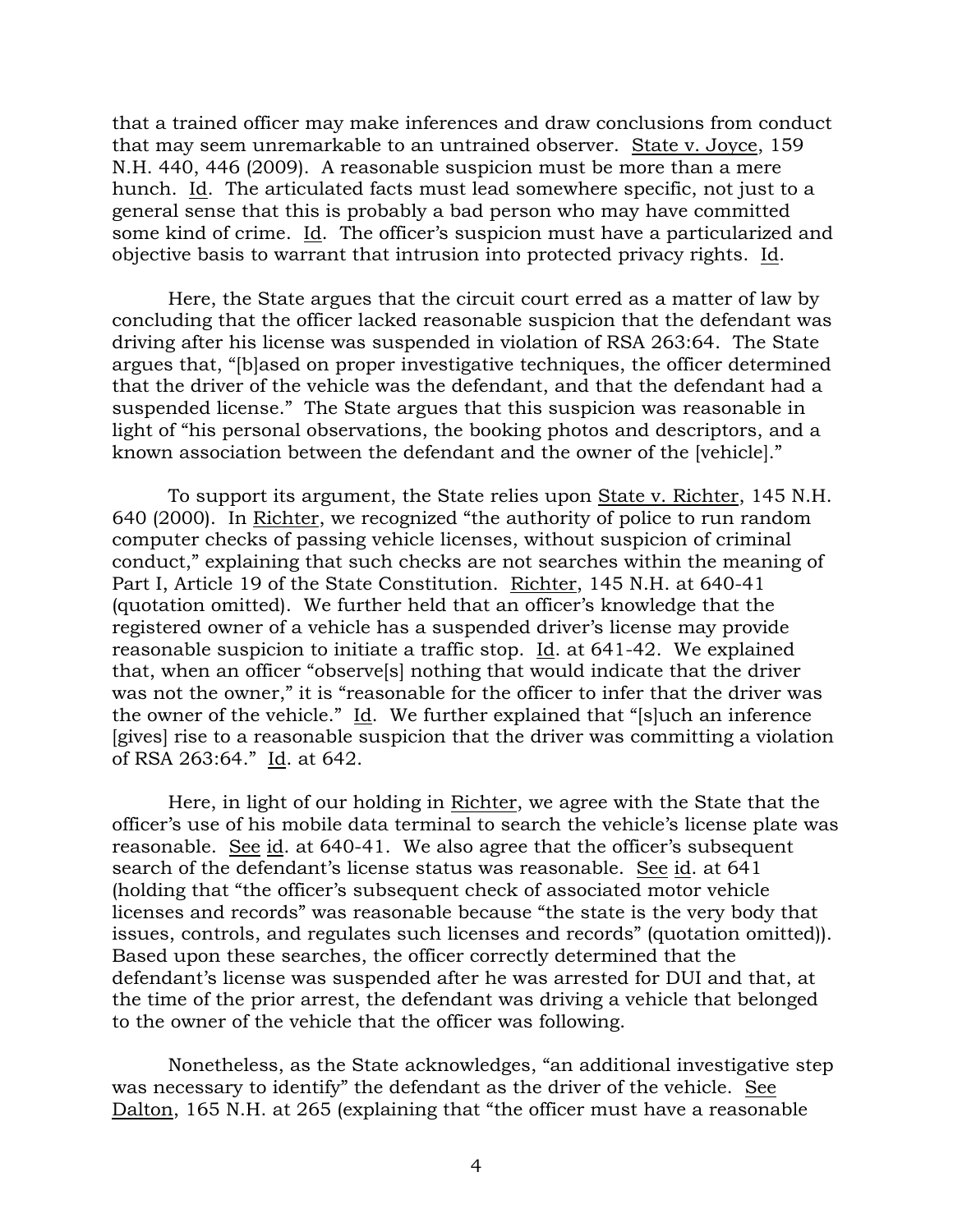suspicion . . . that the particular person stopped has been, is, or is about to be, engaged in criminal activity" (quotation omitted; emphasis added)). The State relies upon the officer's testimony that he identified the defendant by comparing the driver's appearance to the booking photograph and the physical descriptions that he obtained through his mobile data terminal. During the officer's cross-examination, however, defense counsel pointed out that the officer was following the defendant and that he could not observe several of the physical descriptors such as height, weight, and eye color from his cruiser. Additionally, in his closing, defense counsel noted that the officer could not remember certain details regarding his identification of the defendant. Ruling from the bench, the court stated that it was suppressing the evidence based upon "some of the arguments" regarding identification. In its order denying the State's motion for reconsideration, the court explained that "there was not enough evidence presented to establish [the] identity of the Defendant behind the wheel."

The record demonstrates that, in finding that the officer lacked reasonable suspicion to initiate the stop, the circuit court did not credit the officer's testimony regarding his identification of the defendant. See In the Matter of Sheys & Blackburn, 168 N.H. 35, 39 (2015) ("The interpretation of a court order is a question of law, which we review de novo."). Witness credibility is an issue of fact for the circuit court to decide. See In the Matter of Nyhan & Nyhan, 151 N.H. 739, 743 (2005) ("The [circuit] court, as finder of fact, has the discretion to evaluate witnesses' credibility and may choose to reject their testimony in whole or in part."). When reviewing an order on a motion to suppress, we defer to the circuit court's credibility determinations unless no reasonable person could have come to the same conclusion after weighing the testimony. State v. Livingston, 153 N.H. 399, 408 (2006). We also accept the circuit court's factual findings unless they lack support in the record or are clearly erroneous. Sage, 170 N.H. at 610.

We conclude that the circuit court's credibility finding is reasonable and supported by the evidence presented at the suppression hearing. At the hearing, the officer testified that, having never seen the defendant before, he relied solely upon the booking photograph and physical descriptors of the defendant to identify the defendant as the driver. The officer explained that he identified the defendant by comparing that information with his observations of the driver's rear-view mirror and "different profiles in the [driver's] face," which became visible when the vehicle turned. The officer also testified that, when this comparison occurred, he was traveling behind the defendant at approximately thirty to forty miles per hour. When asked how he identified the driver's height, weight, and eye color, the officer responded that he "didn't use those steps." The officer also admitted that he could not recall what the driver was wearing and whether the driver was wearing a mask. Based upon this